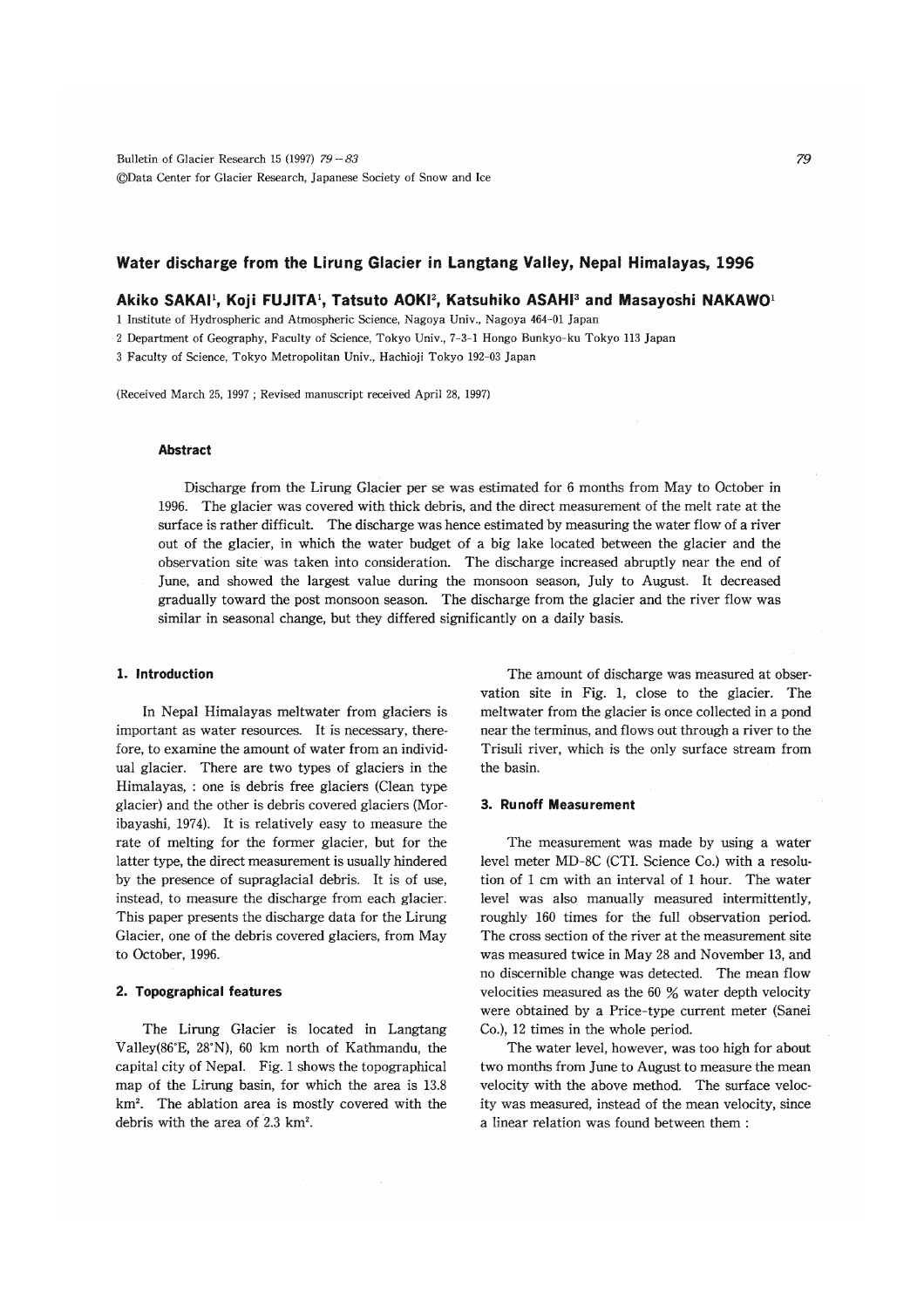

Fig. 1 Topographical map of Nepal and the Lirung Basin.

 $(1)$ 

$$
AV = 0.445 \cdot SV
$$

where  $AV$  is the average velocity for the whole cross section and  $SV$  is the surface velocity. The relation between the average velocity and the surface velocity is shown in Fig 2. The discharge was calculated from the mean velocity and the area of the cross section for respective water level. The relation between water level and the discharge is shown in Fig. 3. Regression analysis gives;

$$
Q = 0.0008 \cdot h^2 - 0.0243 \cdot h + 0.8914 \tag{2}
$$

where  $Q$  is the discharge in  $m^3$ /sec and h is the water level in cm. The seasonal change in the discharge was, hence, obtained from the continuous water level data by the use of eq.  $(2)$ .



Fig. 2 The relation between the average velocity and the surface velocity.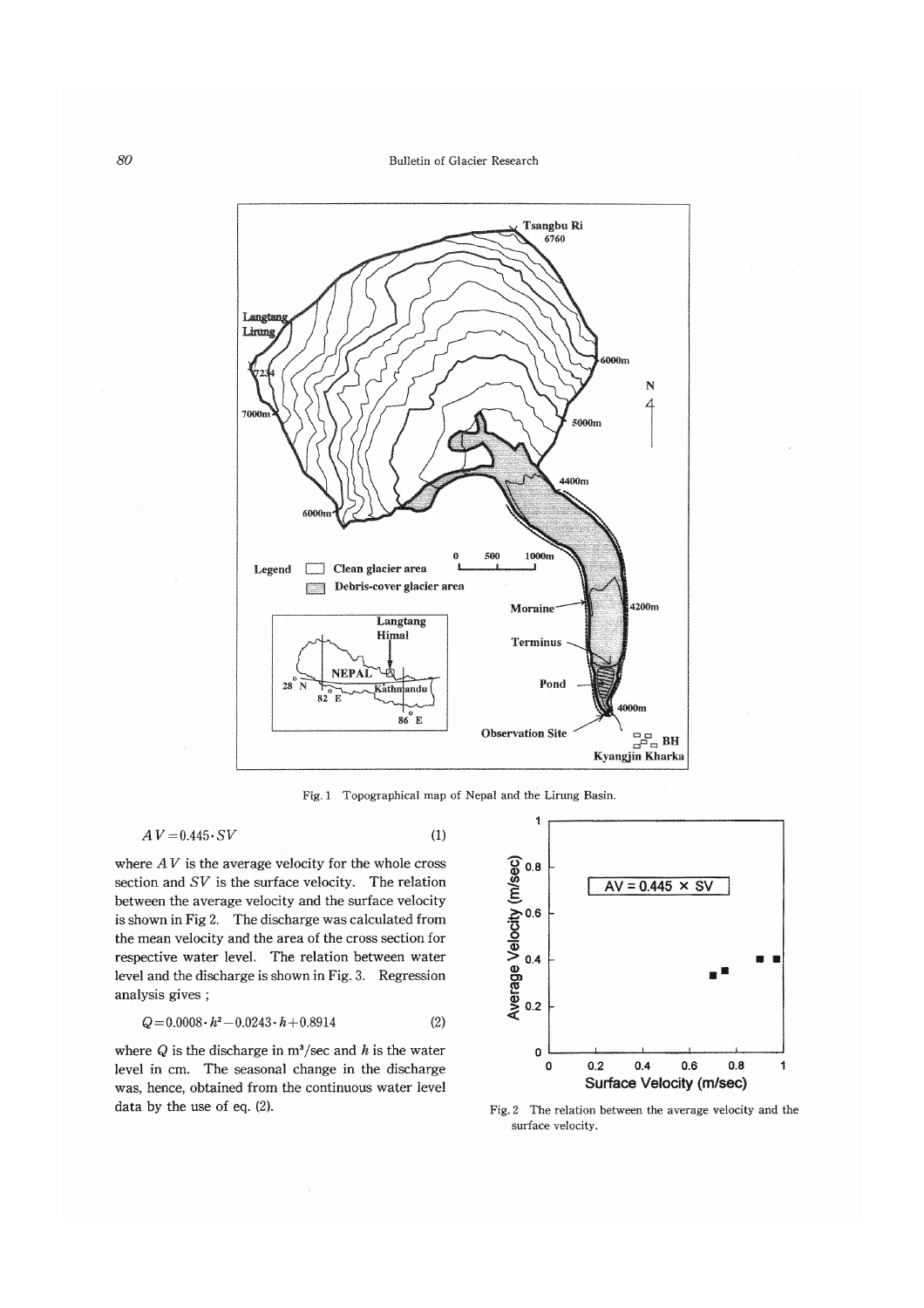Sakai et al.



Fig. 3 Stage-Discharge curve at Lirung glacier outlet.

## 4. Effect of the Pond

The runoff amount measured at the observation site is not equal to the amount of melt water from the Lirung Glacier itself, since the stored water in the pond changes depending on the water level. To estimate the amount of meltwater discharge from the glacier, volume change of the pond has to be taken into consideration.

The pond basin was surveyed using a laser range -finder from bench marks which set on the side moraine. The observation was carried out during the pre-monsoon season when the water level is significantly low. Fig. 4 shows the topographic map of the pond with a contour interval of 10 cm where the level is described referring to the water level given in Fig. 2. The surface area varies as a function of water level as shown in Fig. 5, which covers the water level from 7 cm to 107 cm, the range in the observation period. The surface area of the pond is 36047 m<sup>2</sup> for 105 cm  $2642$  m<sup>2</sup> for 7 cm in water level. The volume difference between the two is 20556 m<sup>3</sup>.

The precipitation to the pond area only would be hence negligible area of the pond is only 0.26  $\%$  to the whole basin area. Therefore, the amount of discharge from the glacier can be calculated as follow;

$$
D = S(L) \cdot \Delta L / \Delta t + Q \tag{3}
$$

where  $D$  is the discharge from glacier,  $S(L)$  is the surface area of the pond for the water level of L,  $\Delta L$ is water level change in the time interval of  $\Delta t$ , and Q is the amount of runoff water measured at the outlet of the pond. The water level observed at the observa-



Fig. 4 The topographic map of the pond. The unit of the contours is cm. The level is described referring to the water level given in Fig. 2. and the range is between 7 cm and 107 cm. The gray meshed areas are islets when the water level is 107 cm.



Fig. 5 The relation of water level and surface area of the pond.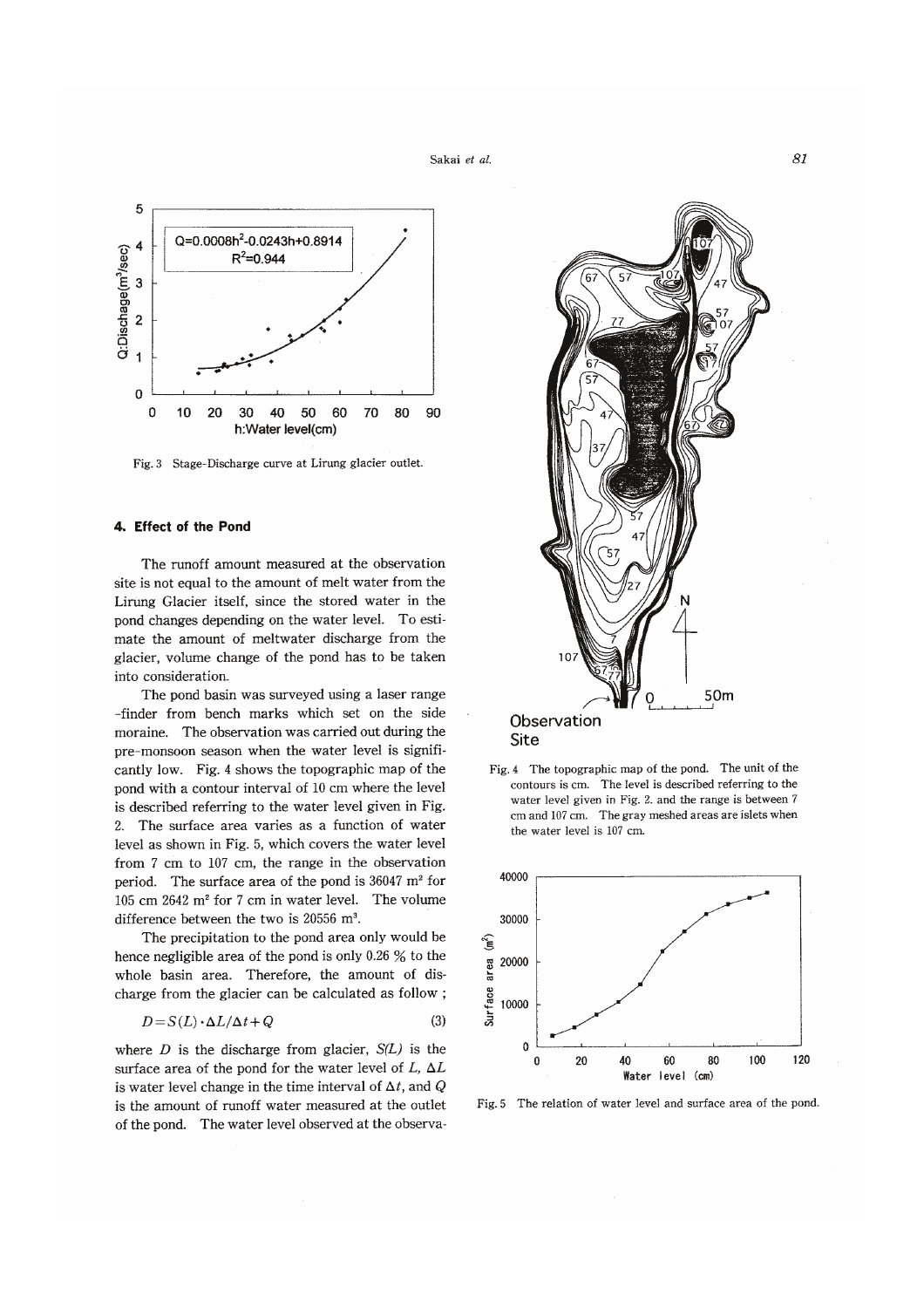tion site was assumed to be the level of the pond.

The discharge from the glacier was thus calculated with eq. (3) and compiled as the daily data. The result is shown in Fig. 6 and Table 1, where the discharge amount is divided by the whole basin area.  $13.8 \text{ km}^2$  to give the runoff height. The compiled daily data show that difference between the discharge observed at the outlet and the discharge from the glacier is small.

The discharge from the Lirung Glacier dramatically increases in June, reaching the maximum in the monsoon season from late July to early August. It then gradually decreases until October. The tendency is compatible with the previous observations (Yamada et al., 1984), (Fukushima et al., 1987a), although they have not examined the effect of the pond (Fukushima et al., 1987b).

Fig. 7 compares the converted discharge with the runoff without the modification by eq. (3). In the premonsoon season (Fig. 7a) they appeared the same in post-monsoon season, showing a daily cycle with a maximum in the evening and a minimum in the morning. In the monsoon season, however, the time lag appeared between the two (Fig. 7b). Observed runoff (solid line) was larger than the estimated discharge from the glacier (dotted line) when the water level was decreasing, and smaller with the increasing trend as the effect of the pond. The difference between the two would be compensated when the daily amount is calculated. This would probably the reason why our daily discharge data was compatible

| day                     | May  | Jun   | Jul   | Aug   | Sep   | Oct  |
|-------------------------|------|-------|-------|-------|-------|------|
| 1                       |      | 4.68  |       | 20.36 | 20.08 | 6.16 |
| $\overline{\mathbf{c}}$ |      | 4.49  |       | 23.18 | 19.37 | 6.11 |
| 3                       |      | 4.44  |       | 22.35 | 19.94 | 5.33 |
| 4                       |      | 4.47  |       | 23.65 | 17.48 | 5.40 |
| 5                       |      | 4.64  |       | 23.20 | 16.62 | 7.58 |
| 6                       |      | 5.16  | 10.01 | 23.25 | 14.21 | 6.95 |
| 7                       |      | 4.50  | 15.19 | 25.67 | 16.62 | 9.09 |
| 8                       | 5.23 | 4.56  | 16.19 | 23.07 | 17.34 | 7.87 |
| 9                       | 5.48 | 5.09  | 21.09 | 22.87 | 15.01 | 7.33 |
| 10                      | 6.78 | 6.37  | 23.14 | 21.01 | 15.21 | 6.12 |
| 11                      | 5.16 | 7.12  | 22.07 | 19.34 | 16.42 | 5.20 |
| 12                      | 5.88 | 7.65  | 20.33 | 19.58 | 16.58 | 5.03 |
| 13                      | 4.87 | 7.88  | 21.55 | 28.08 | 12.87 | 5.30 |
| 14                      | 4.89 | 8.39  | 20.76 | 23.37 | 11.20 | 5.01 |
| 15                      | 4.44 | 9.05  | 21.15 | 23.46 | 9.70  | 5.46 |
| 16                      | 5.43 | 9.16  | 23.49 | 19.81 | 7.73  | 7.35 |
| 17                      | 4.80 | 10.14 | 25.24 | 23.06 | 8.03  | 6.70 |
| 18                      | 5.46 | 17.39 | 24.37 | 24.98 | 8.62  | 6.53 |
| 19                      | 5.87 | 18.35 | 25.18 | 18.79 | 9.64  | 6.49 |
| 20                      | 4.94 | 20.82 | 20.49 | 17.41 | 9.18  | 9.01 |
| 21                      | 5.12 | 24.70 | 19.71 | 17.15 | 9.67  | 8.81 |
| 22                      | 5.10 | 24.11 | 23.24 | 15.86 | 10.04 | 7.50 |
| 23                      | 4.54 | 21.39 | 28.88 | 15.31 | 10.06 | 4.43 |
| 24                      | 5.34 | 24.06 | 26.92 | 15.30 | 10.03 | 4.54 |
| 25                      | 7.11 | 20.75 | 24.18 | 15.08 | 10.54 | 4.65 |
| 26                      | 8.79 | 22.20 | 21.55 | 14.27 | 9.73  |      |
| 27                      | 8.44 | 21.16 | 23.07 | 14.39 | 12.47 |      |
| 28                      | 8.56 | 21.37 | 27.40 | 17.37 | 15.13 |      |
| 29                      | 6.49 |       | 25.70 | 16.34 | 12.50 |      |
| 30                      | 5.49 |       | 23.13 | 21.62 | 8.75  |      |
| 31                      | 4.85 |       | 23.55 | 18.47 |       |      |
| average                 | 5.8  | 12.3  | 22.2  | 20.2  | 13.0  | 6.4  |

Table 1. The daily meltwater discharge rate from Lirung glacier. (The meltwater discharge rate  $Q_r$  (mm/day) is calculated from the basin area,  $A$  (km<sup>2</sup>) and the amount of meltwater, Q (m<sup>3</sup>day) as  $Q = (Q_r/A) \cdot 10^{-3}$ )



Fig. 6 The variation of the daily meltwater discharge rate from Lirung Glacier. (The meltwater discharge rate,  $Q_r$  (mm/day) is calculated from the basin area,  $A(km^2)$ and the amount of meltwater is,  $Q(m^3/day)$  as  $Q_r (Q/A) \cdot 10^{-3}$ )

#### 82